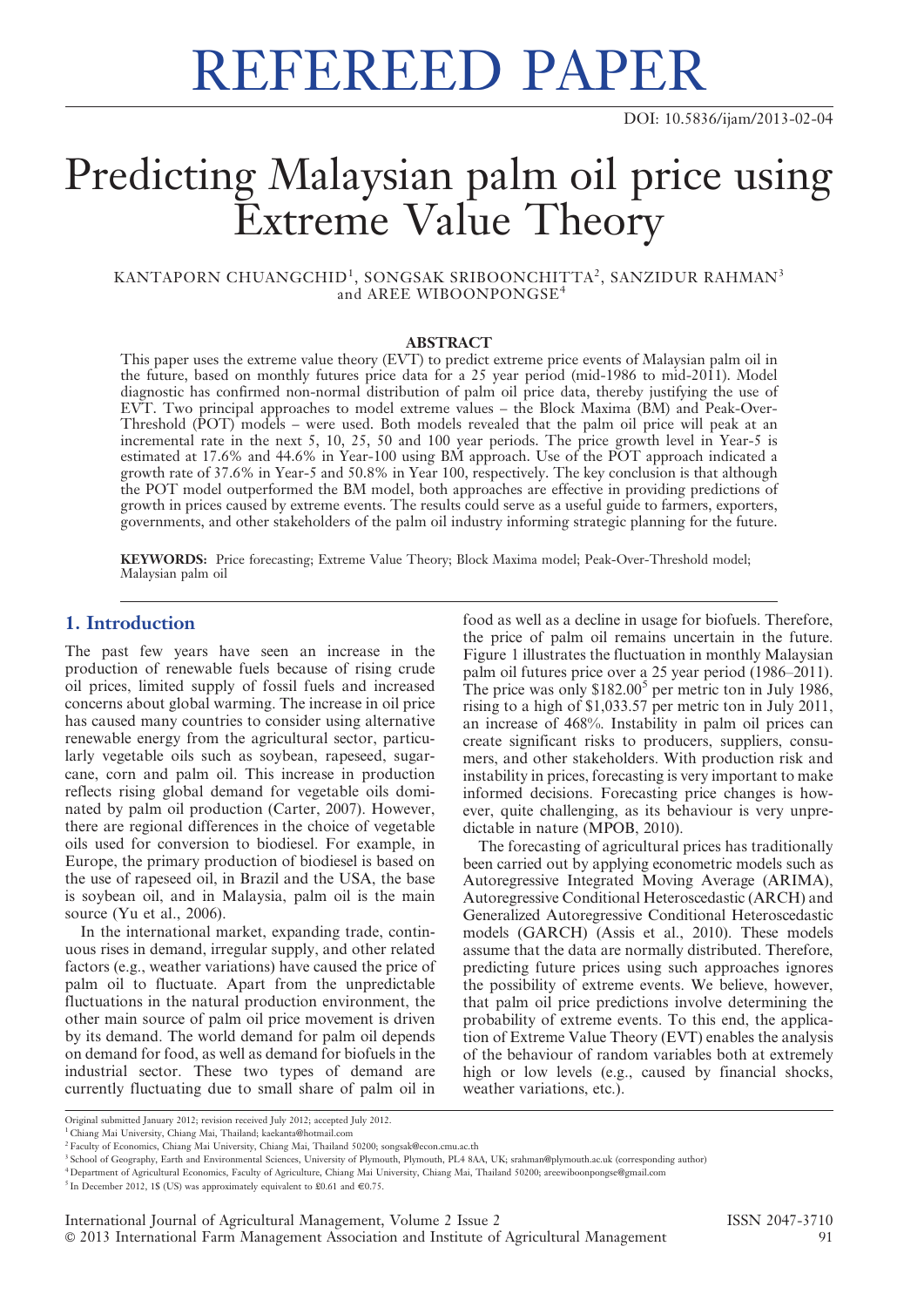

Figure 1: Palm oil monthly price, Jul 1986 - Jul 2011

Note: The Palm oil price of this paper is Malaysia Palm Oil Futures (first contract forward) 4-5 percent FFA, US Dollars per Metric Ton. Source: www.indexmundi.com

Given this backdrop, the main objectives of this paper are: (a) to predict future prices of Malaysian palm oil, by applying EVT which takes into account the possibilities of extreme events; and (b) to compare two principal approaches to the modelling of extreme values – the Block Maxima (BM) and the Peak-Over-Threshold (POT) models – to predict the rates of growth of palm oil prices in the next 5, 10, 25, 50 and 100 year periods. The importance arises because forecasting future prices of palm oil using the most accurate method can help the government, buyers (e.g. exporters), sellers (e.g. farmers), as well as other key stakeholders of the palm oil industry, to plan strategically for the future.

The structure of the paper is as follows. Section 2 presents a brief overview of the major palm oil producers and production trends, a review of selected literature on forecasting palm oil prices and the application of EVT in forecasting future events. Section 3 presents the analytical framework and methods employed in this study. Section 4 presents the results leading to conclusions in Section 5.

#### 2. Literature Review

Major palm oil producers and production trends Palm oil is a type of fatty vegetable oil derived from the fruit of the palm tree. It is used in both food and nonfood products. Palm oil is a highly efficient and high yielding source of food and fuel. Approximately 80% of the palm oil is used for food such as cooking oils, margarines, noodles, baked goods, etc. (World Growth, 2011). In addition, palm oil is used as an ingredient in non-edible products such as biofuels, soaps, detergents and pharmaceuticals. With such a wide range of versatile use, the global demand for palm oil is expected to grow further in the future (USDA, 2011).

Many countries plant oil palm trees to produce oil to fulfil their local consumption. World trade in palm oil has increased significantly due to an increase in global demand and the world production of palm oil has increased rapidly during the last 30 years, caused through the fast expansion of oil palm plantation in the south-east Asian countries. The world production of palm oil was 13.01 million tons in 1992, increasing to 50.26 million tons in 2011, a 286% increase in 19 years (USDA, 2011).

The major world producers and exporters of palm oil are Malaysia and Indonesia. For these countries, palm oil production for export purposes is found to be highly viable, and oil palm has become a favourite cash crop to replace other traditional crops such as rubber. Even here, the maintenance of high yields of the palm throughout the year is essential to achieve viability for the export market (MPOB, 2010). Indonesia is the largest exporter of palm oil in the world, exporting around 19.55 million tons a year during 2008–2011 (USDA, 2011). Malaysia is the second largest exporter nowadays and was the largest exporter of palm oil in the world until 2007, producing about 15 million tons of palm oil a year. Malaysia, has therefore, played an important role supporting consumption and remaining competitive in the world's oils and fats market (World Growth, 2011).

The main consumer and business market for palm oil is the food industry and, for this, the major importers are India, China and the European Union. India is the largest and leading consumer of palm oil worldwide, importing about 7.8 million tons in 2011. China is the second largest importer of palm oil importing about 6.65 million tons in 2011 (USDA, 2011). Current production of the world palm oil suggests an increase by 32% to almost 60 million tons by 2020 (FAPRI, 2010).

#### Forecasting palm oil prices

Previous works on forecasting palm oil prices and other agricultural prices were conducted by Arshad and Ghaffar (1986), Nochai (2006), Liew et al., (2007) and Karia and Bujang (2011) employing a range of forecasting techniques to predict palm oil prices. For example, Arshad and Ghaffar (1986) used a univariate ARIMA model developed by Box-Jenkins to forecast the short-run monthly price of crude palm oil. They found that the Box-Jenkins model is limited to shortterm predictions. Nochai (2006) identified an appropriate set of ARIMA models for forecasting Thailand palm oil price, based on minimum Mean Absolute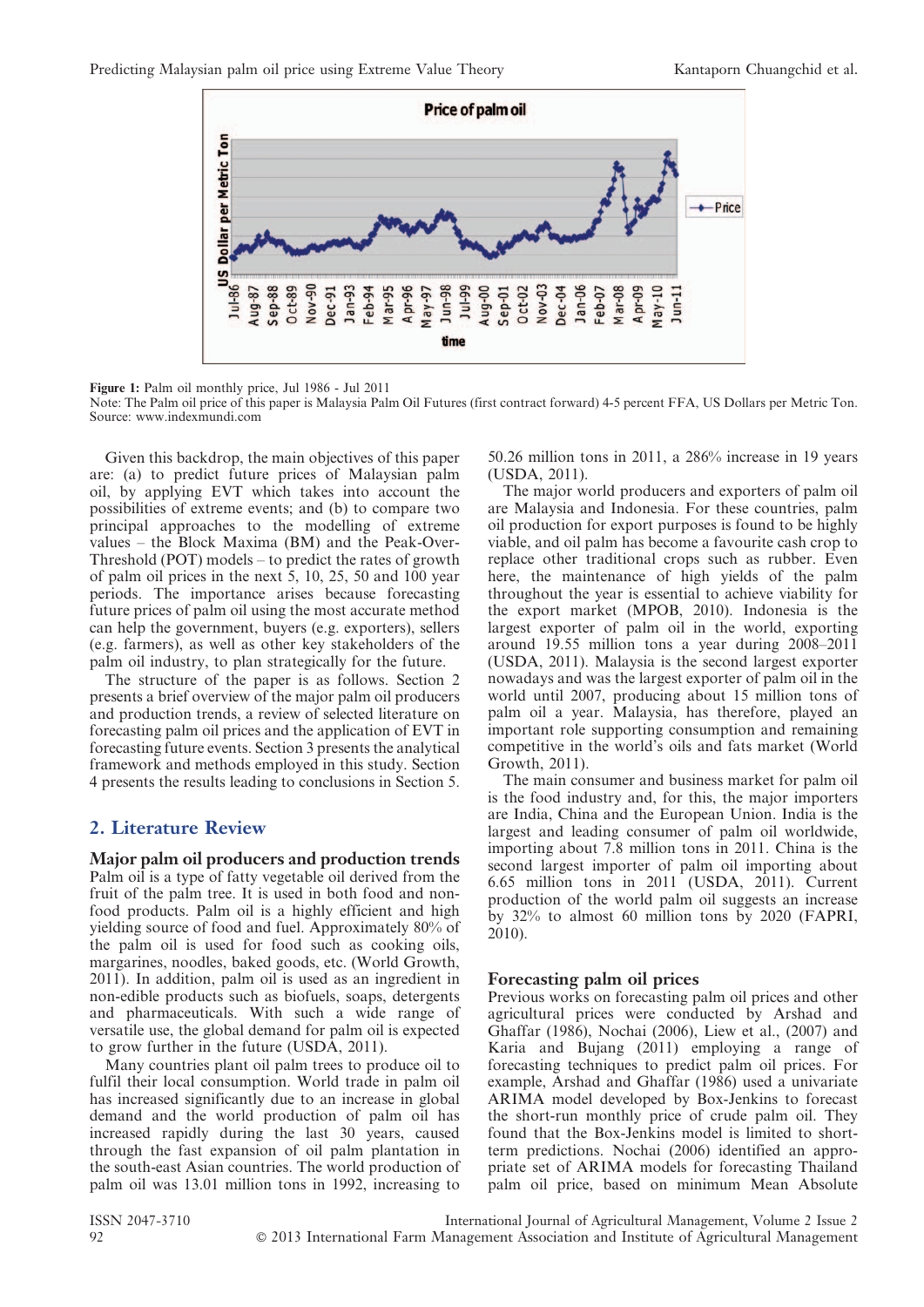Percentage Error (MAPE) at three levels. For farm level price, ARIMA (2,1,0) was seen to be most suitable, ARIMA  $(1,0,1)$  or ARMA $(1,1)$  is suitable for wholesale price and ARIMA  $(3,0,0)$  or AR $(3)$  is suitable for pure oil price. A further study on forecasting other agricultural prices using methods from the ARMA family was reported by Liew et al., (2007) which used the ARMA model to forecast Sarawak black pepper prices. This found that the ARMA model 'fits' the price and correctly predicts the future trend of the price series within the sample period of study. Assis et al., (2010) compared four methods – exponential smoothing, ARIMA, GARCH and mixed ARIMA/GARCH models – to forecast cocoa bean prices. They concluded that the mixed ARIMA/GARCH model outperformed the other three models within the sample period of study.

All of the above studies have used approaches from the ARMA family, which is widely known as the Box-Jenkins time series model. Karia and Bujang (2011) have attempted to forecast crude palm oil price using ARIMA and Artificial Neural Network (ANN). They concluded that the ARMA family works better with the linear time series data, whereas ANN performs better with the nonlinear time series data.

It should be noted that both the ARMA family and ANN approaches assume that the data is normally distributed. Therefore, all of the aforementioned studies suffer from this weakness of normality assumption. The next section briefly reviews the literature that has used EVT to analyse extreme events largely used in the finance and disaster studies.

#### Use of EVT in forecasting extreme events in finance and natural disasters

Extreme value methods have been used widely in environmental science, hydrology, insurance and finance. More often these have been used to forecast extreme events in finance. For example, Silva and Mendes (2003), as well as Bekiros and Georgoutsos (2004), used EVT to forecast Value at Risk (VaR) of stock and found that EVT provided accurate forecasts of extreme losses with very high confidence levels. Moreover, Peng et al., (2006) have compared EVT and GARCH models to predict VaR concluding that EVT method is superior to GARCH models in estimating and predicting VaR.

In disaster studies, Lai and Wu (2007), Lei and Qiao (2010) and Lei et al., (2011) have used EVT to evaluate and analyse the distribution of agricultural output loss and VaR is used to assess agricultural catastrophic risk. Lai and Wu (2007) have found that the distribution of loss data is heavy-tailed implying that it is also nonnormal. Extreme value theory (EVT) describes the behaviour of random variables at extremely high and low levels of risk and provides the procedures to find distributions and quantiles for Maxima and to check models. Lei and Qiao (2010) used the extreme value methods, namely, Block Maxima (BM) and Peak-Over-Threshold (POT) models, to predict risk values and found that both of these models are significantly below the corresponding predictions. In addition, Lei et al., (2011) applied the POT approach to model distribution and assess VaR of agricultural catastrophic risk. They found that catastrophic risk negatively affects agricultural production and is severe within a 100-year scenario and thus expected to recur.

### 3. Analytical framework

As mentioned earlier, the main objective of this study is to forecast Malaysian palm oil prices accounting for extreme events. This is because palm oil price is characterized by a high degree of volatility and is subject to the occurrence of extreme events (see Figure 1). The extreme value method provides a strong theoretical basis with which one can construct statistical models that are capable of describing extreme events (Manfred and Evis, 2003). The use of EVT provides statistical tools to estimate the tails of probability distributions (Diebold et al., 1998) with evidence of substantial use in the financial sector. The closest application of EVT in agriculture has been for the forecasting of losses in the agricultural output due to natural disasters (Lei and Qiao, 2010; Lei et al., 2011). Thus far, EVT has not been applied to predict agricultural product prices, particularly, palm oil prices, although it is characterized with extreme events.

The next section explains the theory and presents the two principal approaches to modelling extreme values: the BM and POT models.

#### The Extreme Value Theory

The main idea of EVT is the concept of modelling and measuring extreme events which occur with very small probability (Brodin and Kluppelberg, 2008). It provides a method to statistically quantify such events and their consequences. Embrechts et al. (1997) note that the main objective of the EVT is to make inferences about sample extrema (maxima or minima). Generally, there are two principal approaches to identifying extremes in real data. The BM and the POT are central to the statistical analysis of maxima or minima and of exceedance over higher or lower thresholds (Lai and Wu, 2007).

#### Block Maxima model

The BM model studies the statistical behaviour of the largest or the smallest value in a sequence of independent random variables (Lei and Qiao, 2010; Lei et al., 2011). One approach to working with extreme value data is to group the data into blocks of equal length and to fit the data to the maximums of each block whilst assuming that n (number of blocks) is correctly identified.

Let  $Z_i$  (i=1,...,n) denote the maximum observations in each block (Coles, 2001).  $Z_n$  is normalized to obtain a non-degenerated limiting distribution. The BM approach is closely associated with the use of Generalized Extreme Value (GEV) distribution with cumulative density function (c.d.f) (Lei and Qiao, 2010):

$$
G(z) = \exp\left\{-\left[1 + \xi \left(\frac{z-\mu}{\sigma}\right)\right]^{-1} / \xi\right\}
$$

Where  $\mu$ ,  $\sigma > 0$  and  $\xi$  are location, scale and shape parameter, respectively. The GEV includes three extreme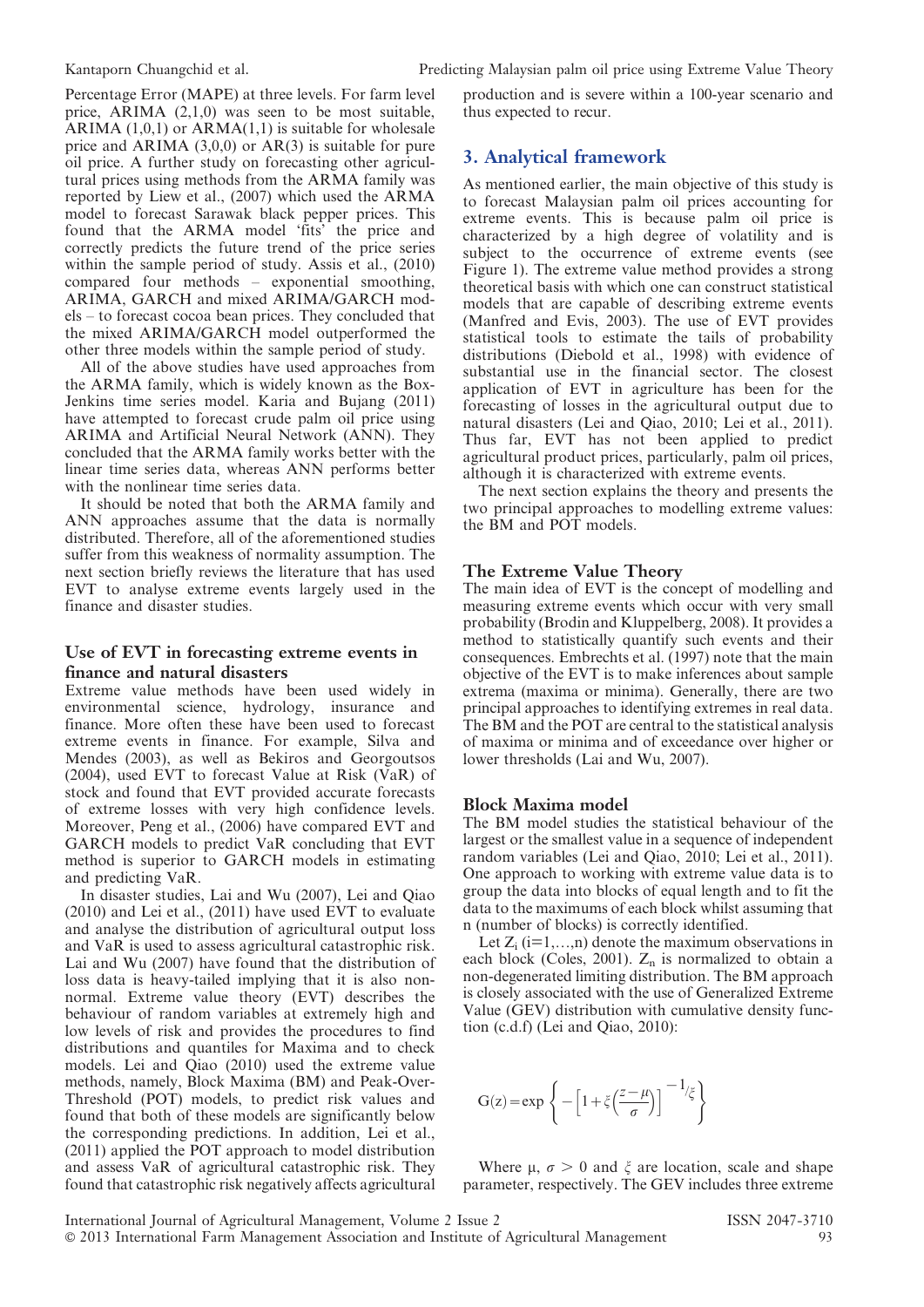value distributions as special cases: the Frechet distribution is  $\xi > 0$ , the Fisher-Tippet or Weibull distribution is  $\xi$  < 0, and the Gumbel or double-exponential distribution is  $\xi = 0$ . Depending on the parameter  $\xi$ , a distribution function is classified as fat tailed ( $\xi > 0$ ), thin tailed ( $\zeta = 0$ ) and short tailed ( $\zeta < 0$ ) (Odening and Hinrichs, 2003). Under the assumption that  $Z_1, \ldots, Z_n$  are independent variables having the GEV distribution, the log-likelihood for the GEV parameters when  $\xi \neq 0$  is given by (Coles, 2001):

$$
\ell(\xi, \mu, \sigma) = -n \log \sigma - (1 + 1/\xi) \sum_{i=1}^{n} \log \left[ 1 + \xi \left( \frac{Z_i - \mu}{\sigma} \right) \right]
$$

$$
- \sum_{i=1}^{n} \left[ 1 + \xi \left( \frac{Z_i - \mu}{\sigma} \right) \right]^{-1/\xi}
$$

provided that  $1 + \xi \left( \frac{z_i - \mu}{\sigma} \right)$  $\left(\frac{z_i - \mu}{z}\right) > 0$ , for i=1,...,n

The case  $\xi = 0$  requires separate treatment using the Gumbel limit of the GEV distribution (Coles, 2001). The log-likelihood in that case is:

$$
\ell(\mu,\sigma) = -n \log \sigma - \sum_{i=1}^{n} \left( \frac{Z_i - \mu}{\sigma} \right) - \sum_{i=1}^{n} \exp \left\{ - \left( \frac{Z_i - \mu}{\sigma} \right) \right\}
$$

The maximization of this equation with respect to the parameter vector  $(\mu, \sigma, \xi)$  leads to the maximum likelihood estimate with respect to the entire GEV family (Coles 2001; Castillo 1988).

#### Peak-Over-Threshold model

The POT approach is based on the Generalized Pareto Distribution (GPD) introduced by Pickands (1975) (cited in Lei and Qiao, 2010). The GPD estimation involves two steps, the choice of threshold u and the parameter estimations for  $\xi$  and  $\sigma$  which can be done using Maximum Likelihood Estimation (Bensalah, 2000). These are models for all large observations that exceed a high threshold. The POT approach deals with the distribution of excess over a given threshold wherein the modelling is to understand the behaviour of the excess loss once a high threshold (loss) is reached (McNeil, 1999). Previous studies have shown that if the block maxima have an approximate distribution of GEV, then the excesses from the threshold have a corresponding Generalized Pareto Distribution (GPD) with c.d.f. (Lai and Wu, 2007, Lei and Qiao, 2010):

$$
H(y) = 1 - \left(1 + \frac{\xi y}{\sigma}\right)^{-1/\xi}
$$

defined on {y: y > 0 and  $\left(1+\frac{\xi y}{\sigma}\right)$  $\angle$   $\mathbf{z}_{11}$  $> 0$ , where y (growth rate price exceeds) is random variable,  $\sigma (\sigma > 0)$ and  $\xi$  ( $-\infty < \xi < +\infty$ ) are scale and shape parameters, respectively. The family of distributions defined by this equation is called the GPD family. Having determined a threshold, the parameters of GPD can be estimated by log-likelihood.

Suppose that the values  $Y_1, \ldots, Y_n$  are the n excesses of a threshold u. For  $\xi \neq 0$ , the log-likelihood is (Coles 2001)

$$
\ell(\sigma,\xi) = -n\log\sigma - (1+1/\xi) \sum_{i=1}^{n} \log(1+\xi y_i/\sigma)
$$

provided that  $(1+\xi y_i/\sigma) > 0$  for  $i=1,...,n$ 

The maximum likelihood procedures can also be utilized to estimate the GPD parameters, given the threshold (Lei and Qiao, 2010).

#### 4. Empirical results

In this paper, the monthly palm oil price data from July 1986 to June 2011 from the indexmundi website was utilized. Monthly prices are computed as growth rate of price relatives:  $Gr = (p_t - p_{t-1})/p_{t-1} * 100$ , where  $p_t$  is the monthly Malaysian palm oil futures at time t. A test was conducted to check whether the palm oil price growth rate (PPGR) has a non-normal distribution. The Jarque-Bera test, which summarizes deviations from the normal distribution with respect to skewness and kurtosis, provides further evidence about the non-normality of the distribution (Odening and Hinrichs, 2003). The Jarque-Bera test rejects normality, at the 5% level for the PPGR distribution (see Table 1). Thus the test results provide evidence that the PPGR distribution is non-normal and, therefore, justifying the use of EVT and the estimation of an extreme value distribution.

#### Results from the BM model

The data in this study are 300 observations of monthly Malaysia Palm Oil Futures price, covering a 25 year period (Jul, 1986 to Jul, 2011). In the case of the BM model, we focus on the statistical behaviour of block maximum data. Therefore, the source data is a set of 26 records of maximum annual palm oil price growth rates (PPGR). Figure 2 shows the scatter plot of annual maximum PPGR. These data are modelled as independent observations from the GEV distribution.

Maximization of the GEV log-likelihood for these data provides the following estimates of the necessary parameters:  $\hat{\zeta} = 0.2106$ ,  $\hat{\sigma} = 4.5000$ ,  $\hat{\mu} = 9.6435$ . Figure 3 shows various diagnostic plots for assessing accuracy of the GEV model fit the PPGR data. The plotted points

Table 1: Descriptive statistics of the Malaysian palm oil price growth rate (July 1986 – June 2011)

|                                                                           | <b>PPGR</b>                                                |
|---------------------------------------------------------------------------|------------------------------------------------------------|
| Mean<br>Median<br>Maximum<br>Minimum<br>Std. Dev.                         | 0.88208<br>0.800682<br>33.68552<br>$-27.08083$<br>7.842985 |
| <b>Skewness</b><br>Kurtosis<br>Jarque-Bera<br>Probability<br>Observations | 0.324795<br>4.915701<br>51.14846<br>264.624                |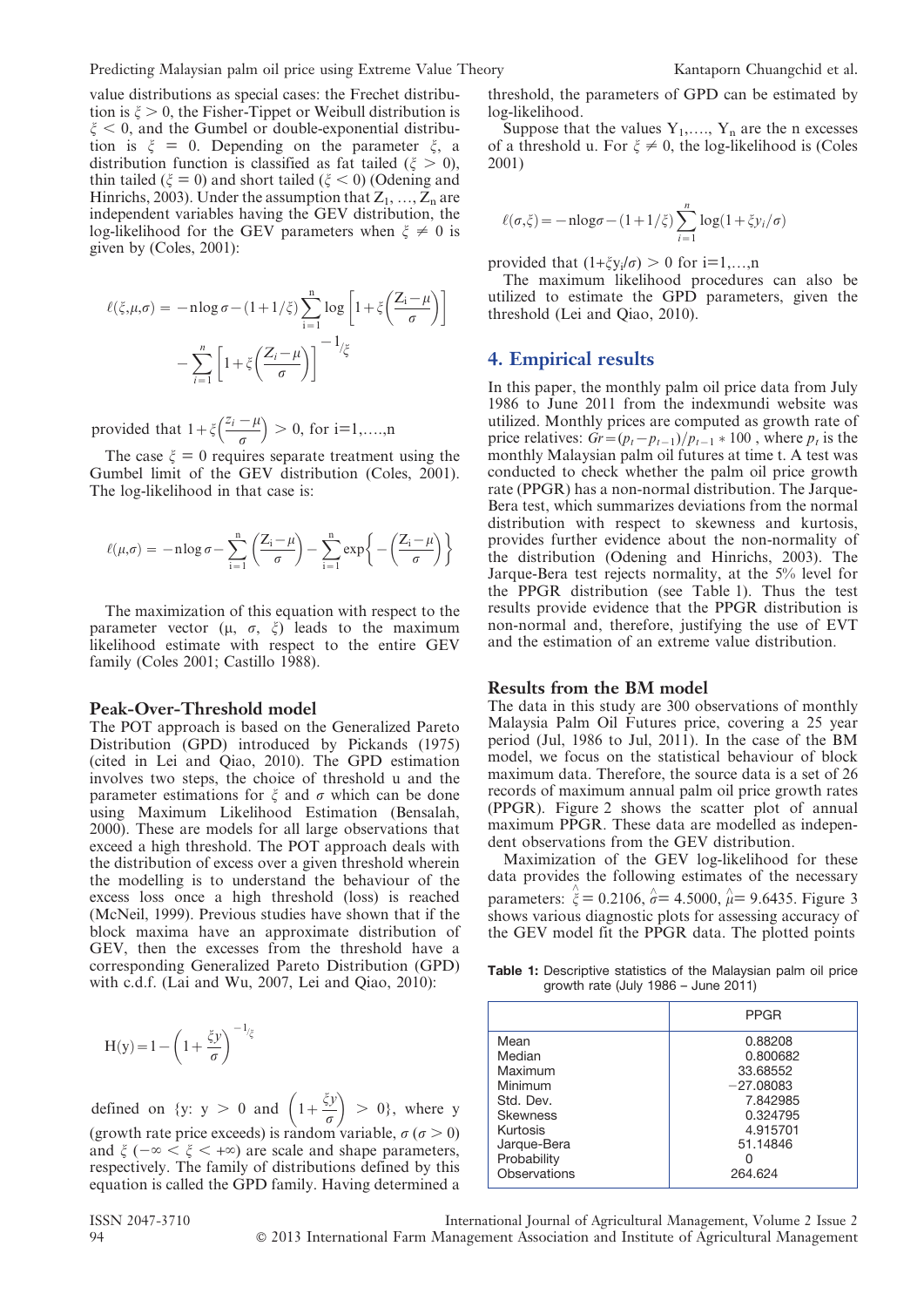

Figure 2: The scatter plot of annual maximum palm oil price growth rate (PPGR)

of the probability plot and the quantile plot are nearlylinear. The return level curve converges asymptotically to a finite level as a consequence of the positive estimate, although the estimate is close to zero and the respective estimated curve is close to a straight line. The density plot estimate seems consistent with the histogram of the data. Therefore, all four diagnostic plots give support to the fit of GEV model.

Table 2 presents the T-year return/growth levels based on the GEV model for the 25 year period, to

forecast the extreme values in the PPGR for the next 5, 10, 25, 50 and 100 year in the future. The probability of 95% confidence interval (CI) for future 5-, 10-, 25-, 50-, 100-years growth levels, based on the profile likelihood method, is also provided. Empirical results show that the extreme values of the PPGR will increase in the future. Under the assumption of the model, the extreme value of PPGR will be 17.58% overall, with 95% CI  $(14.05-24.43%)$  in year-5. In year-10 the extreme value of PPGR will be 22.59%, with 95% CI (17.51–37.59%).



Figure 3: Diagnostic plots for GEV fit to the annual maximum PPGR

International Journal of Agricultural Management, Volume 2 Issue 2 ISSN 2047-3710<br>© 2013 International Farm Management Association and Institute of Agricultural Management 195  $\odot$  2013 International Farm Management Association and Institute of Agricultural Management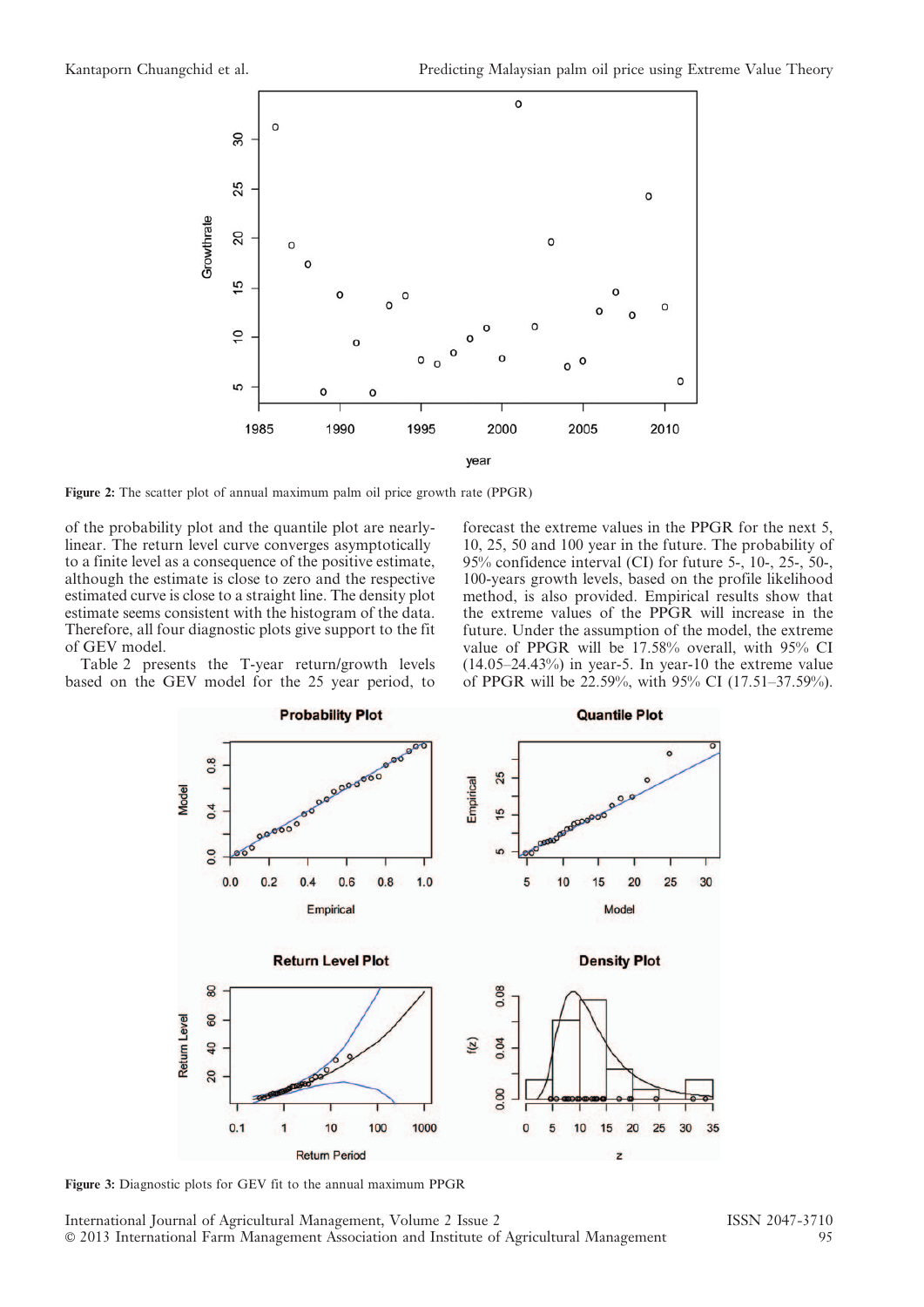Table 2: T-year return/growth level based on GEV model (BM approach)

| Item                                                                 | <b>GEV fit</b>                                                                    | 95% CI                                                                                                    |
|----------------------------------------------------------------------|-----------------------------------------------------------------------------------|-----------------------------------------------------------------------------------------------------------|
| $\sigma$<br>μ<br>Year-5<br>Year-10<br>Year-25<br>Year-50<br>Year-100 | 0.2106<br>4.5000<br>9.6435<br>17,5810<br>22.5982<br>30.1837<br>36.8748<br>44.5726 | (14.0515, 24.4286)<br>(17.5190, 37.5984)<br>(21.8648,67.3767)<br>(24.9560,105.3495)<br>(27.8615,165.6797) |

Finally, in year-100, the extreme value figures for PPGR are 44.57%, with 95% CI (27.86–165.68%). These figures reveal that the PPGR values are going to be incrementally higher further in the future. For instance, the value of PPGR increases from 17.58% in year-5 to 44.57% in year-100.

#### Results from the POT model

In this section, although the same data is used, the model focuses on the statistical behaviour of exceedances over a higher threshold. The data is analysed by modelling exceedances of individual observations over a threshold according to the following method. The scatter plot of PPGR data is presented in Figure 4 and the mean residual life plot is presented in Figure 5. In the POT model, the selection of a threshold is a critical problem. If the threshold is too low, the asymptotic basis of the model will be violated and the result will be biased. If the threshold is too high, it will generate few observations to estimate the parameters of the tail distribution function, leading to high variance (Gilleland and Katz, 2005). The assumption, therefore, is that GPD is the asymptotically correct model for all exceedances. The mean residual life plot for these data suggested a threshold of  $u=6$ . The vertical lines in Figure 6 show the 95% confidence intervals for the correct choice of the threshold value u=6. This gives 61 records of PPGR. The parameters of GPD using the MLE approach, with the threshold value of  $u=6$  was then estimated. The parameters of GPD are estimated at  $\sigma$  =6.0619 and  $\xi$  =  $-0.0435$ . Figure 7 shows the diagnostic plots for GPD fit to the PPGR data. Neither the probability plot nor the quantile plot presents any doubt on the validity of the model fit.

In Table 3, the probability of 95% confidence intervals, based on the profile likelihood method to forecast the extreme value of growth rate of palm oil price for the next 5, 10, 25, 50 and 100 years into the future, is provided. Table 3 exhibits T-year return level based on the GPD model. In year-5, the extreme value of PPGR will be 37.62%, with 95% CI (29.19–76.97%). In year-10 the extreme value figures are 40.82%, with 95% CI (30.76– 94.33%). Finally, in year-100 the extreme value of PPGR are 50.78% with 95% CI (34.48–180.54%). Again the value of PPGR increases at an incremental rate further into the future. For example, the value of PPGR increases from 37.6% in year-5 to 50.78% in year-100.

#### **Discussion**

The previous sections have explained that the Malaysian PPGR has a non-normal distribution, shown in Table 1. Past studies (e.g., Arshad and Ghaffar, 1986; Nochai, 2006; Karia and Bujang, 2011) that predicted palm oil price using ARMA family methods, assuming normal distribution of the data, and, therefore failed to recognize that actual palm oil prices tend to exhibit extreme values.

The quality of the EVT enhances the data movements toward the tail of a distribution (Odening and Hinrichs, 2003). Using the BM and the POT approaches of extreme value modelling, both GEV and GPD models



Figure 4: The scatter plot of monthly PPGR

ISSN 2047-3710 International Journal of Agricultural Management, Volume 2 Issue 2 96 ' 2013 International Farm Management Association and Institute of Agricultural Management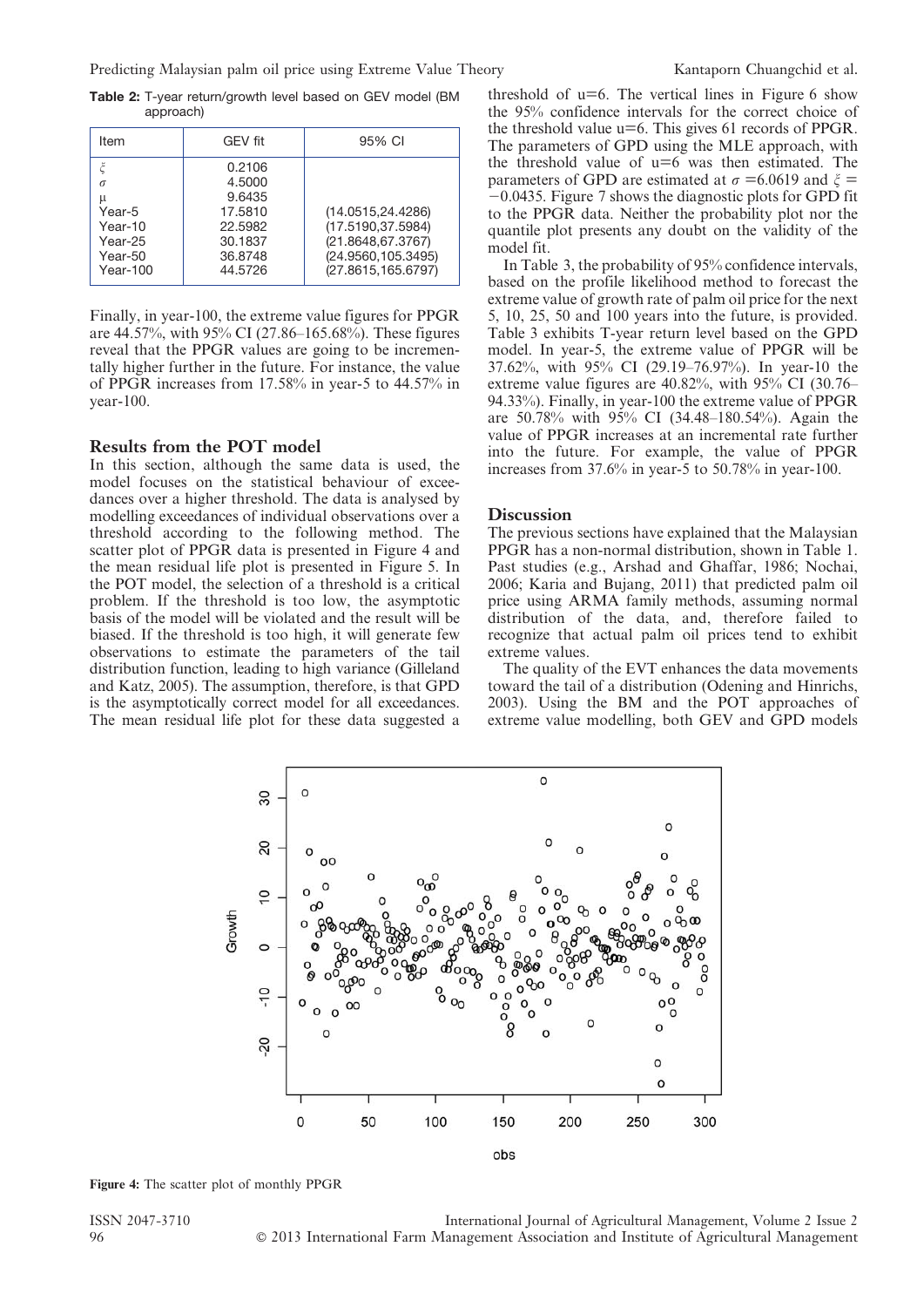



Figure 5: Mean Residual Life Plot of PPGR

were applied to PPGR covering a 25 year period to predict growth rate of palm oil prices in the next 5, 10, 25, 50 and 100 year periods (Tables 2 and 3). The results presented in Tables 2 and 3 show that the BM method provides lower estimates than the POT method. The discrepancy in forecasts, however, narrows as the forecasting horizon expands. For example, the difference in PPGR for Year-5 is 20% whereas it is 14.7% for Year-25 and only 6% for Year-100 between the two

methods of forecasting. Overall, the POT approach 'outperformed' the BM approach. This is because BM only considers the largest events. The most common implementation of this approach is to take a block of data from the PPGR and treat the maximum from that block as single observations for one year. The approach becomes 'incapable' if other data on the tail of the distribution are available. On the other hand, the POT approach can compensate for such weaknesses and can



Figure 6: Parameter stability plots for PPGR

International Journal of Agricultural Management, Volume 2 Issue 2 ISSN 2047-3710<br>© 2013 International Farm Management Association and Institute of Agricultural Management 197  $\odot$  2013 International Farm Management Association and Institute of Agricultural Management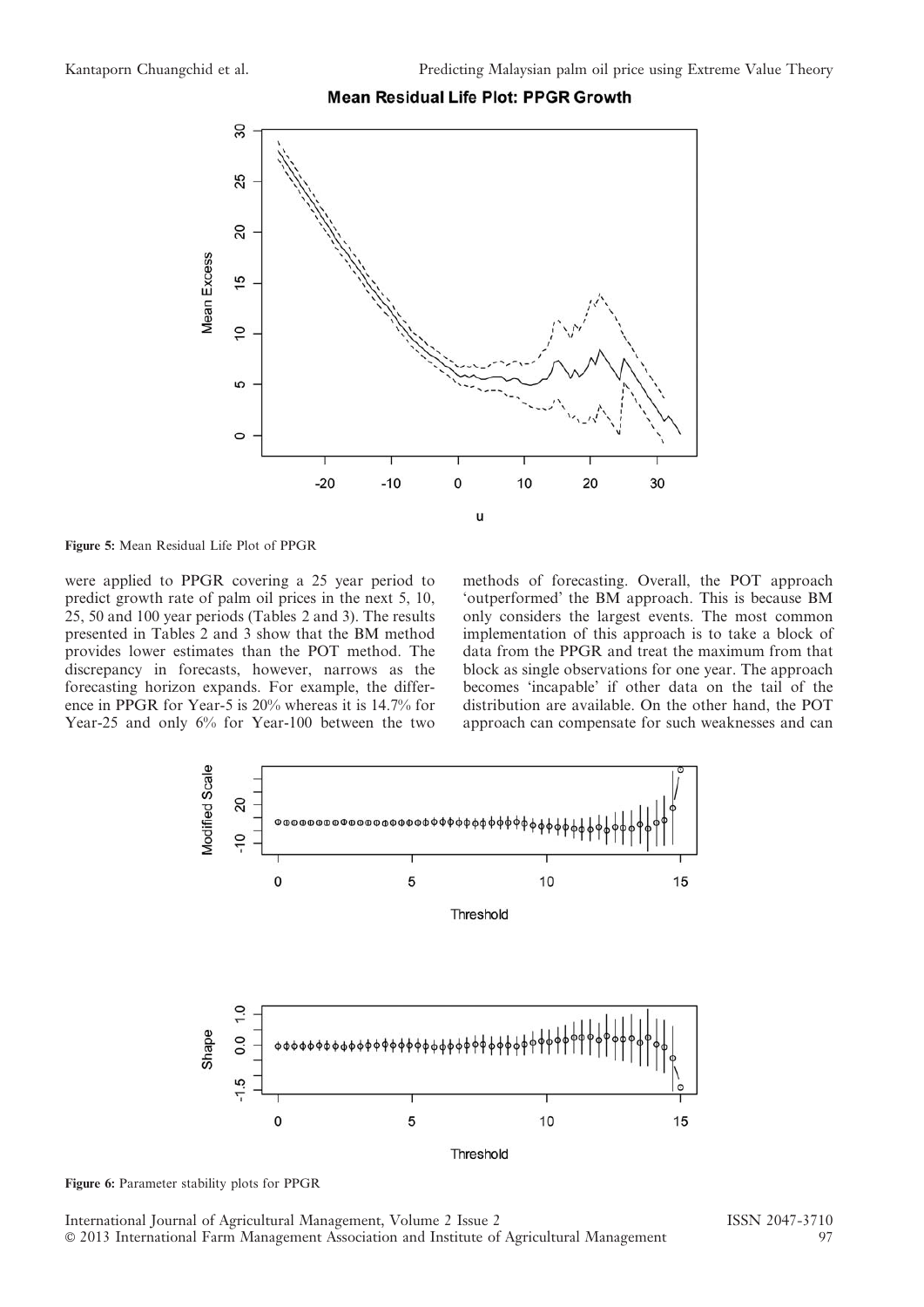

Figure 7: Diagnostic plots for GPD fit to PPGR

be used to model all large observations that exceed a high/given threshold. Similar conclusions on the superiority of the POT approach over the BM have been observed by previous researchers (e.g., Lai and Wu, 2007; Lei and Qiao, 2010).

#### 5. Conclusion

This paper applies extreme value methods to the prediction of Malaysian palm oil prices in the future, using monthly futures price data for the 25 year period (July 1986 – June 2011) which is characterized by nonnormal distribution caused by extreme events. The diagnostic test confirmed that the Malaysian palm oil price is characterised by non-normal distribution, thereby justifying the use of EVT. This is a major improvement on the forecasts of palm oil prices based on the assumption of normal distribution, as seen in the literature. Both the BM and the POT approaches were used which revealed that the Malaysian palm oil price will have higher extremes in the next 5, 10, 25, 50 and

Table 3: T-year return/growth level based on GPD model (POT approach)

| Item                                                              | GPD fit                                                                    | 95% CI                                                                                                      |
|-------------------------------------------------------------------|----------------------------------------------------------------------------|-------------------------------------------------------------------------------------------------------------|
| $\sigma$<br>Year-5<br>Year-10<br>Year-25<br>Year-50<br>$Year-100$ | $-0.0435$<br>6.0619<br>37.6226<br>40.8219<br>44.9058<br>47.8887<br>50.7830 | (29.1853,76.9672)<br>(30.7610, 94.3344)<br>(32.4901, 122.6481)<br>(33.5656, 149.0050)<br>(34.4789,180.5439) |

100 year periods, with acceleration in growth further into the future. The discrepancy in forecasting between the two methods decreases as the forecasting horizon expands. Although the POT approach outperformed the BM approach, both of them are effective in predicting prices caused by extreme events. The results could be useful for the farmers, exporters, governments, and other key stakeholders involved in the palm oil industry as it will enable them to undertake better strategic planning and mitigate against risk and instability.

#### About the authors

Kantaporn Chuangchid is a Lecturer at the Rajamangala University of Technology Lanna, Chiang Mai, Thailand. She is currently a PhD candidate in Economics at the Faculty of Economics, Chiang Mai University, Chiang Mai, Thailand. Her area of interest is price analysis in agriculture.

Dr Songsak Sriboonchitta is Associate Professor of Economics and is Advisor to the Dean of the Faculty of Economics, Chiang Mai University, Chiang Mai, Thailand. His specialization is in econometrics and his core area of research is on quantitative methods applied to issues of agriculture. He has published widely on the topics related to productivity and efficiency issues, price analysis and time-series analysis related to agriculture.

Dr. Sanzidur Rahman is Associate Professor in Rural Development with the School of Geography, Earth and Environmental Sciences, University of Plymouth, UK. The core area of his research is to improve the understanding of the range of factors affecting agricul-